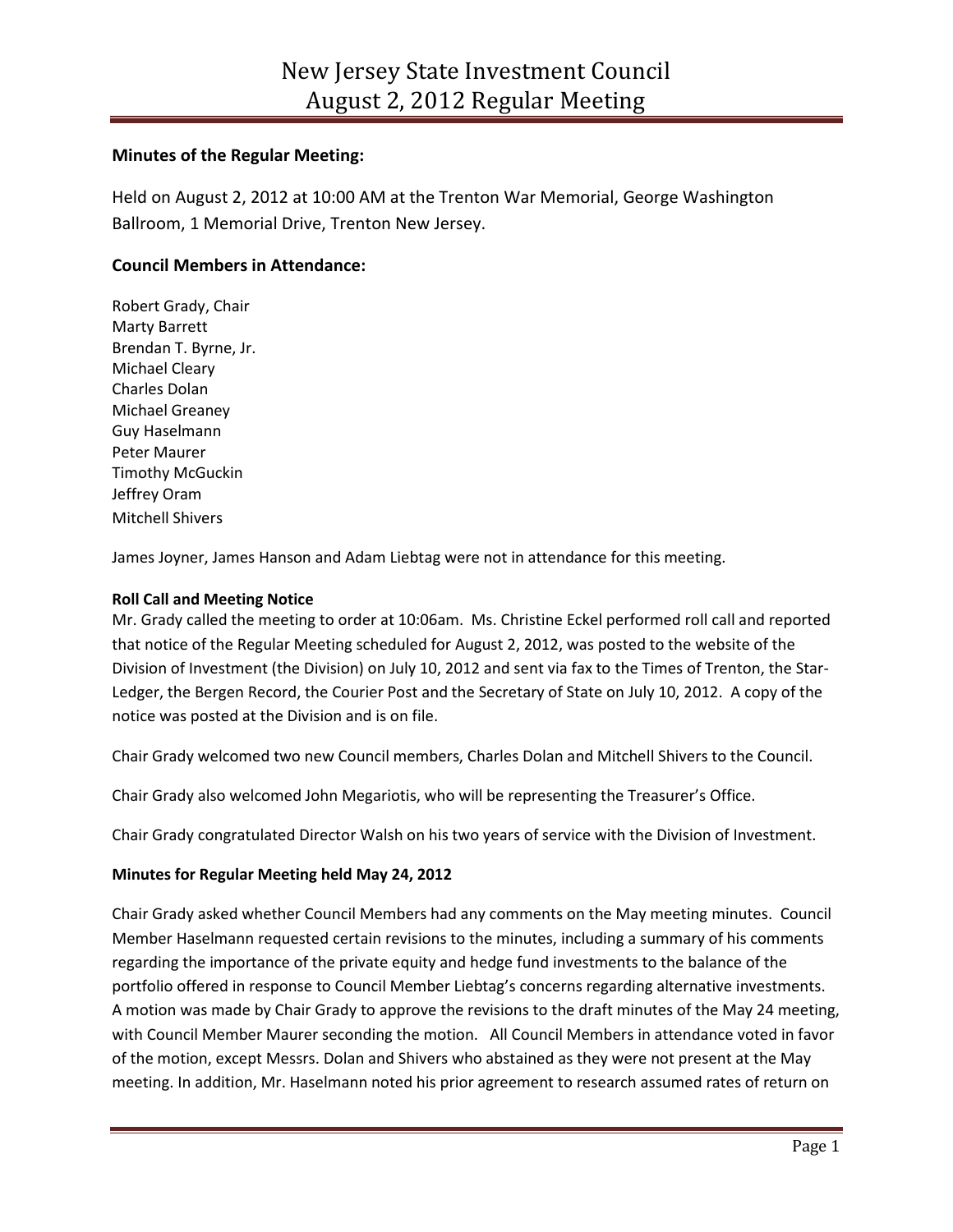pension assets. He said that he is finalizing his work and expects to deliver his report at a future meeting.

## **Election of Nominating Committee Members**

Vice Chair Byrne nominated Jeffery Oram, Tim McGuckin and Guy Haselmann to the nominating committee. Marty Barrett seconded the nominations, with all Council Members in attendance voting in favor.

## **Fiduciary Presentation from SIS**

Chair Grady introduced Barry Dennis, CEO of Strategic Investment Solutions (SIS), who presented a general overview of fiduciary responsibilities. Mr. Dennis started by noting that investment decisions made by Council and/or the Division are made on behalf of the pension fund participants and their beneficiaries. He discussed duties of loyalty and prudence, and noted the importance of diversification of the portfolio and attention to controlling fees paid out of pension funds in connection with investments.

Mr. Dennis pointed out the availability of orientation conferences and seminars that are available to new Council Members to instruct them of their duties and standards of care. He noted certain "best practices" for managing pension fund assets that have developed across the country, including strong audit functions, both internal and external, and the adoption of strategic plans of asset allocation. He also noted a relatively new trend in corporate governance - board self-evaluation.

Chair Grady thanked Mr. Dennis and noted Council's focus, over at least the last two years, on diversifying asset allocation and negotiating lower management fees. Council Member Haselmann asked whether Mr. Dennis had materials regarding board self-evaluation. Mr. Dennis said he would suggest appropriate materials.

## **Director's Report**

Director Walsh gave an overview of the Division and how it invests Pension Fund money. He stated that the Division is a long term investor, investing when the market goes down and holding back when the market goes up. He noted that the Division's domestic equity security in portfolio, the largest asset class of the Pension Fund portfolio with \$18 billion invested, is managed by ten Division staff members. Director Walsh said the Division manages the portfolio against the S&P 1500, which consists of the 1,500 largest US companies based on market cap and encompasses about 90% of all public US traded companies. The largest is Apple, which is approximately 4% of the index with a market cap of \$546 billion, and the smallest is NCI Inc, weighting with 0.00023% of the index and with a market cap of \$655 million. As of end of fiscal year 2012, the Division held equity in 859 individual public companies. The Division's second largest asset class is fixed income. In Fiscal Year 2012, the Division traded over 3 billion shares of US and International equities, with a total value of \$47 billion, and \$20 billion in fixed income. Other funds invested by the Division are the Cash Management Fund and the Supplemental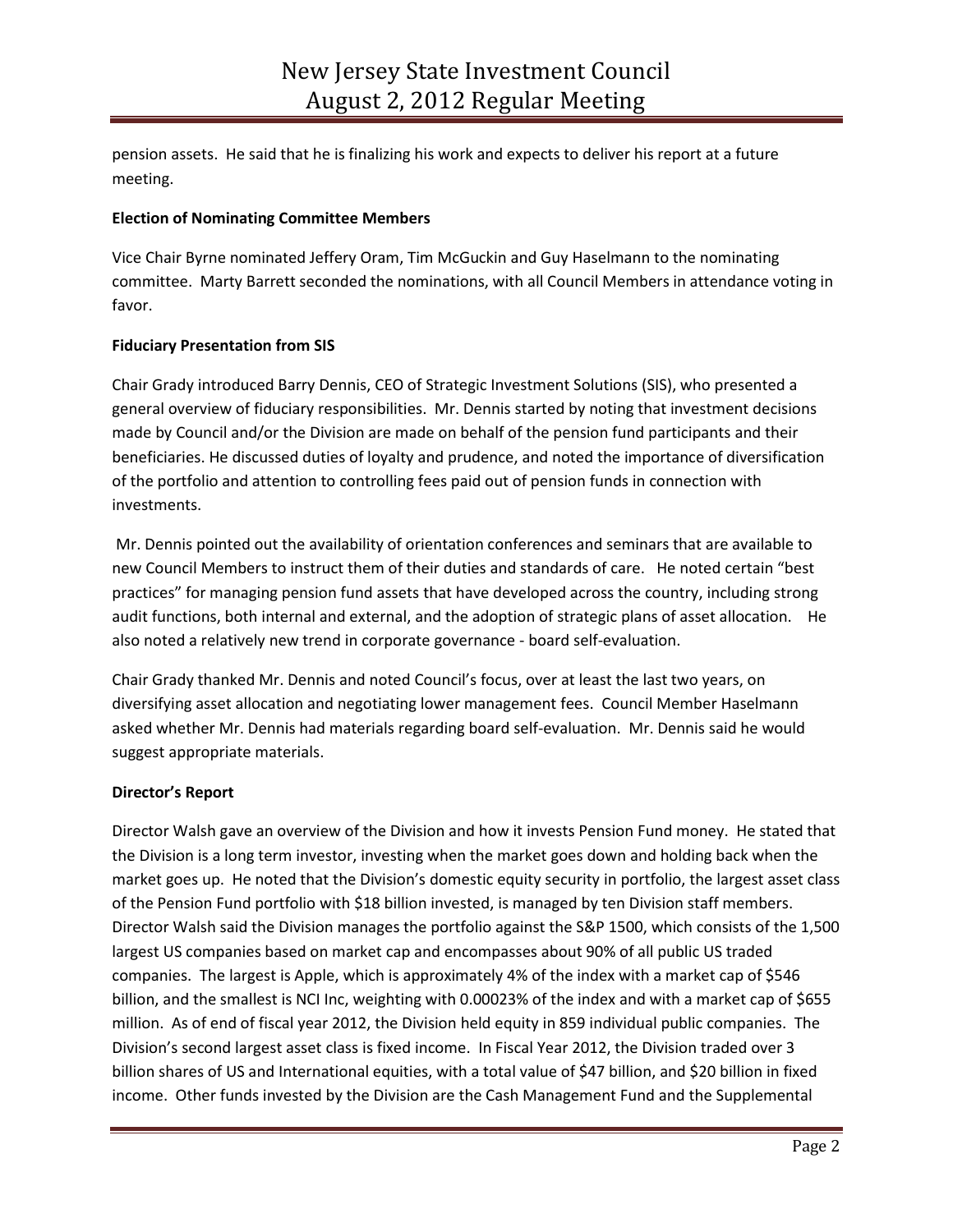Annuity Collective Trust, with \$8.779 billion and \$155 million in net assets, respectively, and NJBEST Fund and the Deferred Compensation Program, with \$592 million and \$489 million in assets, respectively.

Council Member Haselmann remarked that in his 25 years working in the investment field, there has never been a more difficult investment environment than that of the past two years, and the Division's performance during this time deserves much credit. He noted in particular the Director's and Division's staff's excellent job on yield enhancement through appropriate asset allocation decisions.

Director Walsh advised the Council that preliminary results indicate the NJ Pension fund returned 2.52%, above the benchmark return of 0.25%, for fiscal year 2012. The Director emphasized that these returns were preliminary, pending adjustment of the final June net asset values. The largest single factor of the outperformance was the relative overweight of US stocks versus international. Strong performance in the fixed income portfolio and the underweight to commodities also contributed to the overall returns. International emerging equity advisers and high yield advisers largely outperformed their benchmarks. Underperformance by other domestic and international equity portfolios detracted from overall Pension Fund performance by 26 bps and 46 bps, respectively. Director Walsh also stated that \$484.5 million was received from the State for FY2012 Pension Fund contributions. Four pension funds within the system reduced their investment return assumptions from 8.25% to 7.95%.

Council Member Barrett asked about the adequacy of Division staffing and whether it has changed over the past two years. The Director said that the Division expects to hire additional staff over the next few months which should bring staffing to about the same level of staffing as that of two years ago. Mr. Barrett asked the Director to inform Council if additional staffing is needed.

## **Real Estate Investment**

Council Member Oram recused himself from the discussion of this proposed investment.

## *Real Estate Capital Asia Partners III, L.P (RECAP III) and related co-investment vehicles*

Director Walsh introduced Roman Nemtsov of RV Kuhns, the Division's lead consultant for Real Estate, and Bryan Martin of the Division. The Chair noted that RECAP is the single best performing manager of its vintage. He stated that there are very few comparable quality public REIT managers in the International space, especially in Asia.

Mr. Nemtsov presented the proposed investment of \$80 million in RECAP III and \$40 million in related co-investment vehicles structured to invest alongside the main fund. As summarized in the report furnished to the Council Members, an investment in RECAP III would provide the Division exposure to a high quality manager that continues to take advantage of Asian real estate market dislocation, in which the Division's portfolio is underexposed. RECAP managers have a demonstrated capability to generate top decile returns in various real estate markets throughout Asia. The investment professionals leading the fund have an average of thirteen years of investment experience with each having expertise in real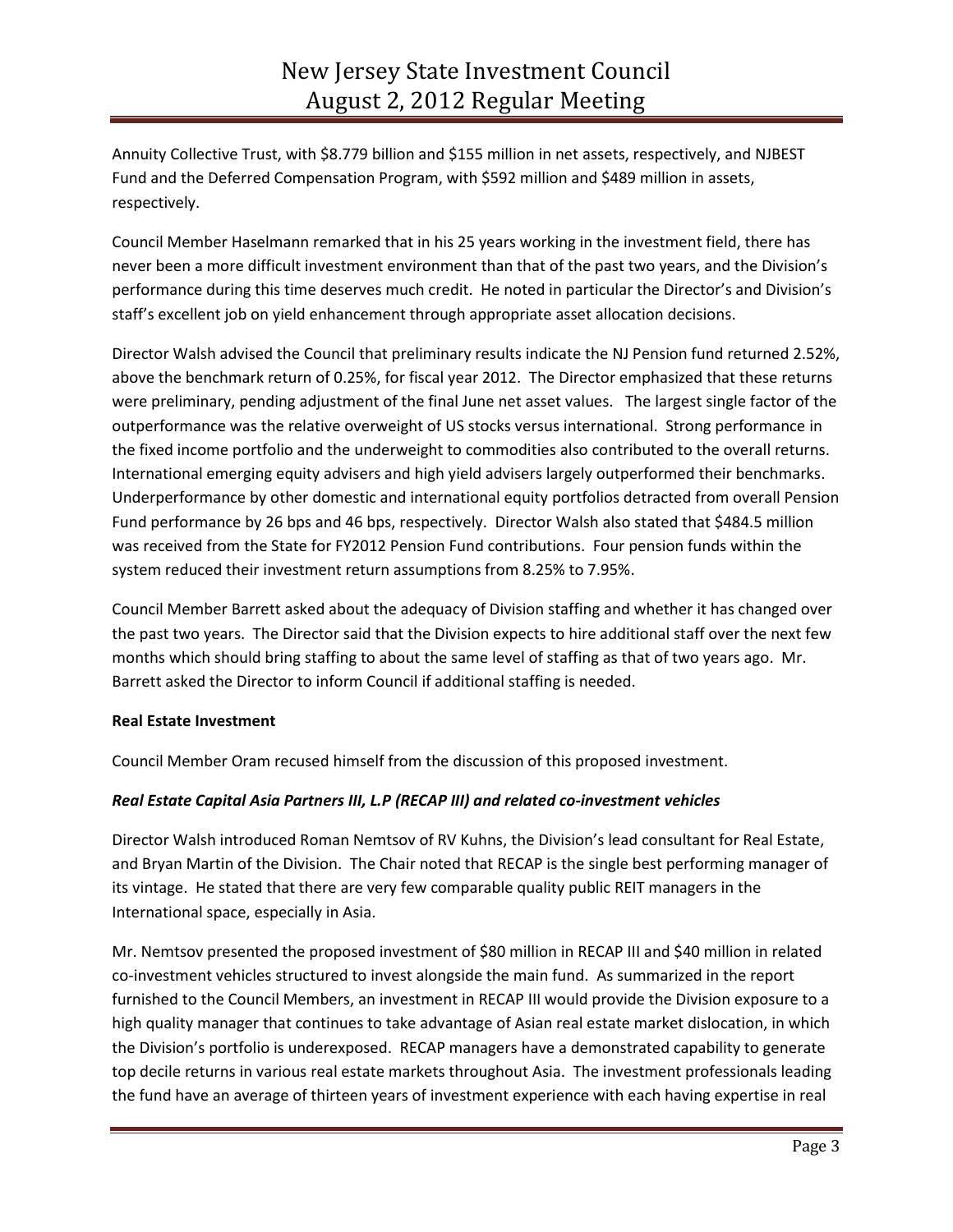estate investment, development, operations, asset management and capital markets. These professionals have diverse backgrounds in all target property types and geographies. This combination allows the team to identify, evaluate and capitalize on attractive investment opportunities across Asia.

Council Member Haselmann stated his view that Asian real estate is less risky than generally thought and that the portfolio could benefit from exposure in this area. He also noted that the 9% hurdle rate suggests the confidence of these managers in their ability to produce returns.

Chair Grady reported that the Investment Policy Committee has determined that appropriate and adequate due diligence was performed.

## **Private Equity Investment**

## *Roark Capital Partners III, L.P. and related co-investment vehicles*

Director Walsh introduced Harshal Shah, of Strategic Investment Solutions (SIS), who has been the private equity consultant since 2005, and Jason MacDonald, of the Division.

Messrs. MacDonald and Shah presented the proposed Investment of up to \$100 million in Roark Capital Partners III, L.P. and up to \$75 million in related co-investment vehicles structured to invest alongside the main fund. As summarized in the report furnished to the Council Members, Roark Capital has a unique team with a high level of expertise, focusing on franchising/multi brand opportunities, which differentiates them from many of their mid-market peers and would diversify the Division's portfolio, which currently does not have exposure to this strategy. Mr. Shah noted that, based on the top quartile performance of prior Roark funds, the proposed investment is expected to generate attractive returns for the Pension Fund. Roark has invested over \$1.2 billion across 18 platform investments from 2005 through December 2011, generating an overall Net TVM of 1.7x and a Net IRR of 16.5%. Roark generates a meaningful amount of co-investment opportunities for its LPs, so by investing in Roark, the Division may have the option to increase its allocation through co-investing in select deals.

Chair Grady noted that there is no management fee or performance fee on co-investments, and that the Division will have discretion with regard to participating in co-investment transactions offered by Roark. He asked the Division to address the adequacy of its resources to evaluate the co-investments offered. Mr. MacDonald noted that Division staff meets approximately weekly to review co-investment opportunities and applies the same process in determining whether to co-invest as it does for all alternative investments. In addition, he noted that the Division receives more information from the funds with respect to co-invest targets than it receives in connection with its investments in commingled funds.

Council Member Haselmann asked about the fund's internal accounting for purposes of determining carry. Mr. Shah said that PriceWaterhouseCoopers is the auditor, which reviews valuations prepared by the fund.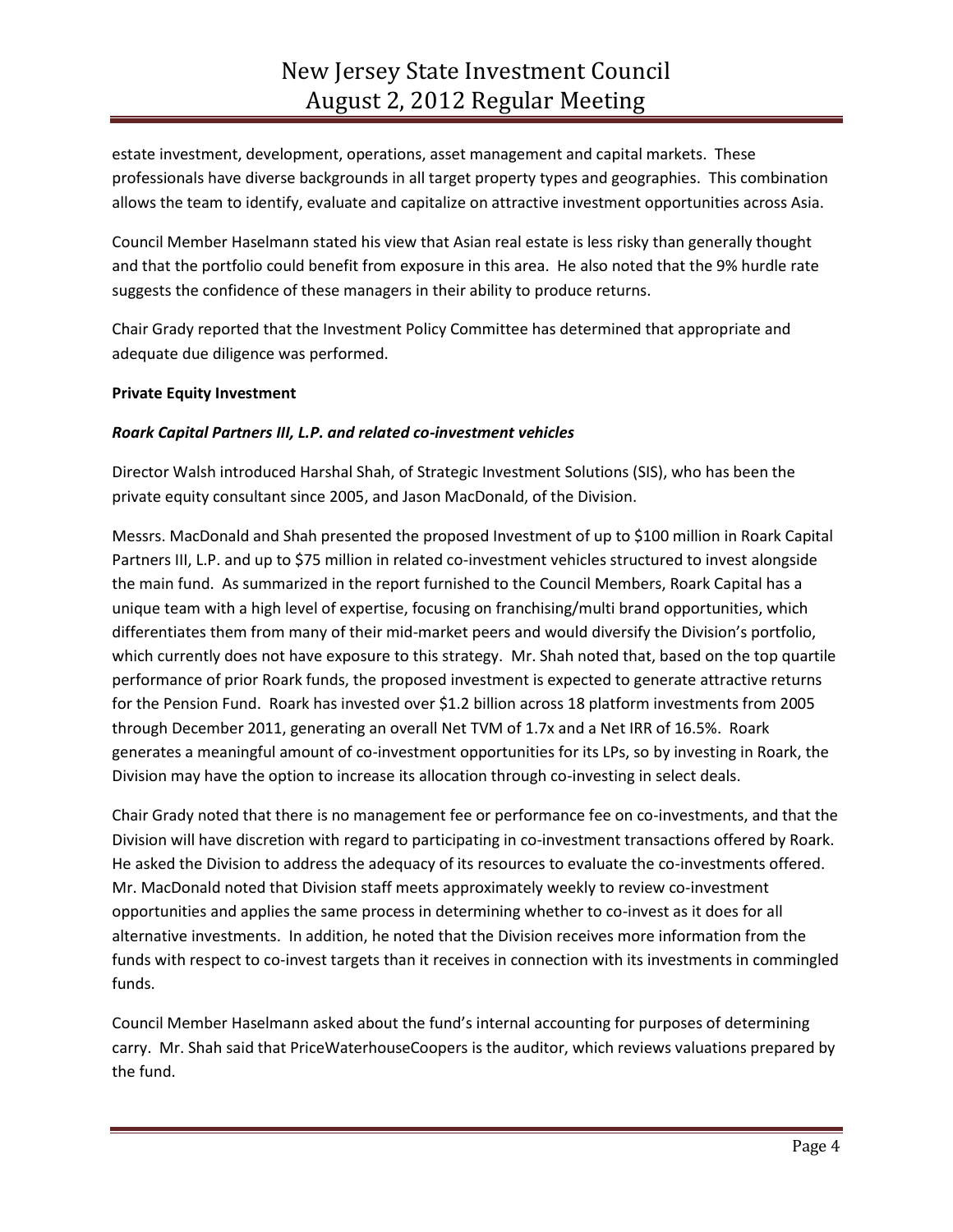Chair Grady reported that the Investment Policy Committee has determined that appropriate and adequate due diligence was performed.

# **Review of Hedge Fund Program**

Director Walsh introduced Jake Walthour of Cliffwater, the Division's Hedge Fund consultant. Director Walsh asked Mr. Walthour to comment on the following, in addition to the proposed investments: the results of a survey Cliffwater sent to the Division ranking public funds, including New Jersey, and how management fees are negotiated for the Division.

Mr. Walthour said that Cliffwater on an annual basis, polls the largest public pension funds around the country to get a sense of how they compare to each other in terms of performance and asset classes. He said the survey examines Real Estate and Private Equity over a ten-year period and hedge funds over a five-year basis (since most public pension funds have not had hedge funds in their portfolio for more than five years). New Jersey was in the top quartile on a one-year basis and was the top performing portfolio of all the pension funds that responded to the survey on a five-year basis. He noted that one of the key drivers in New Jersey success has been its strategy of investment directly in hedges funds, thereby eliminating a fund-of-fund fee on most of the hedge fund investments. In addition, Mr. Walthour noted the Division's selection of superior hedge fund management has been key to its results.

Mr. Walthour also noted that, since inception of the hedge fund program, the program has gone from being a price taker to a price setter in its investments. In that regard, Mr. Walthour noted Division staff's creativity in challenging managers to structure investments in a way that allows them to negotiate fees. The Division has also learned to use its size to bring down fees. Mr. Walthour remarked that Division has also achieved some of the lowest fund-of-fund fees of the industry.

# *Och-Ziff Separate Accounts*

Director Walsh stated the Division has been invested in Och-Ziff funds since 2005. One initial investment of \$150 million was valued at \$212 million at the end of fiscal year 2012. He stated that the Division will be redeeming approximately \$100 million of this amount over the year and re-investing that amount into the proposed separate accounts. Director Walsh stated that Och-Ziff was started by Dan Och.

Mr. Walthour presented the proposed investment of up to \$600 million in various Och-Ziff separate accounts. As summarized in the report furnished to the Council Members, the investments will consist of an additional \$200 million to an existing bank loan fund, OZSC, LP, with an extension of the current investment period; \$200-\$500 million in bank loan fund OZSC II, LP; up to \$400 million in a hedge fund OZNJ-Credit Strategies; up to \$200 million in a real estate account OZNJ-Real Estate; and up to \$150 million in real assets account OZNJ-Real Assets. The investments will be partially funded through the \$100 million redemption from an existing hedge fund investment in OZ Domestic Partners II, LP, as noted by Director Walsh, and a new commitment of \$500 million. The aggregate new capital allocated across these four accounts will not exceed \$600 million.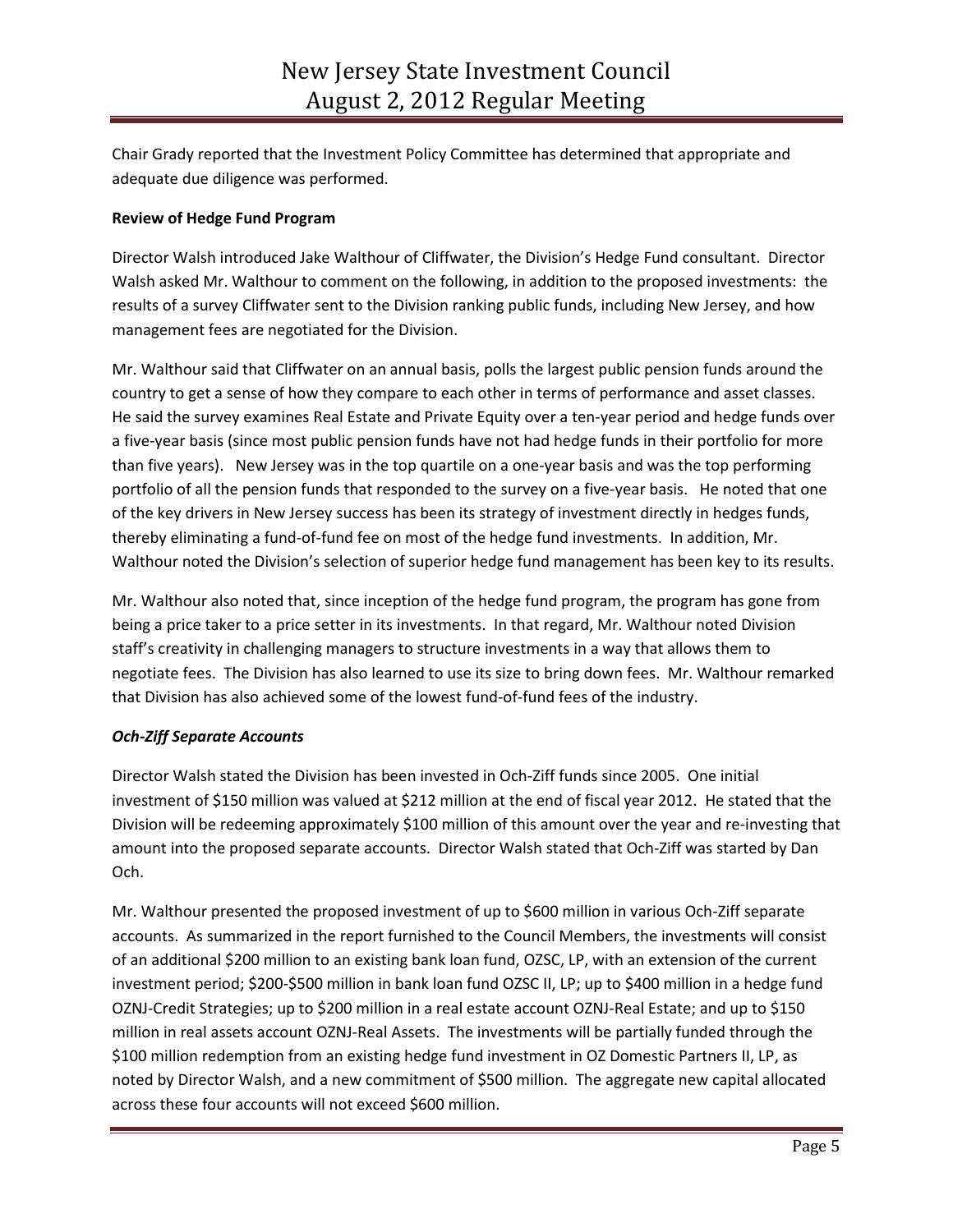The proposed commitment would help the Division get closer to the target allocation in high yield, real estate, and real assets in the FY 2013 Investment Plan, which are currently under their targeted exposure. Och-Ziff and its partners have committed 10% of the Division's existing investment in OZSC, LP and will commit to the separate account platform an aggregate amount equal to 5% of Limited Partner capital commitments, subject to aggregate maximum commitment of \$100 million. Most importantly, the Division staff will retain significant input into separate account transactions, retaining full veto right on private investments, the ability to suspend the investment period at regular intervals and the ability to adjust committed amounts to the most attractive investment opportunities.

 Chair Grady reported that the Investment Policy Committee has determined that appropriate and adequate due diligence was performed.

## **Hedge Fund Investments**

## *MKP Opportunity Partners, L.P.*

Deputy Director McDonough and Mr. Walthour presented the proposed investment of up to \$150 million in MKP Opportunity Partners, L.P. Deputy Director McDonough noted that the Division has been in discussions with MKP over the last year to be certain MKP would be a good fit for the portfolio. As summarized in the report furnished to the Council Members, an investment in this fund provides increased Absolute Return exposure through a top decile manager for the Risk Mitigation asset class, where the Division is over \$1.4 billion below the FY13 target allocation. MKP has generated strong absolute and risk-adjusted performance and has a since-inception annualized return of 9.79% and a Sharpe ratio of 1.36, placing it in the top decile of all hedge funds and global macro hedge funds on an absolute performance basis and the top percentile on a risk adjusted performance basis. MKP is highly diversified and global in nature as a result of both the pod structures and the portfolio management with specific expertise across global macro, U.S and global rates, currencies, credit, equities and commodities. The 1.5% management fee is attractive relative to the standard 2-3% fee for most top tier global macro mangers. The monthly liquidity with 60-day notice is also better than average for this strategy.

Chair Grady reported that the Investment Policy Committee has determined that appropriate and adequate due diligence was performed.

# *RC Woodley Park, LP and Arden Investment Fund*

Deputy Director McDonough and Mr. Walthour presented the proposed investment of up to \$250 million in RC Woodley Park, LP, a fund managed by Rock Creek Group, and a proposed investment of \$500 million in a fund managed by Arden Capital Management (consisting of up to \$250 million in new investment and approximately \$253 million from the existing investment with Arden International Advisors, L.P.). As summarized in the report furnished to the Council Members, the add-on investments allow the Division to take advantage of unique investment opportunities, such as a "first look" at a portfolio of investments being liquidated by Rock Creek and Arden. This would allow the Division to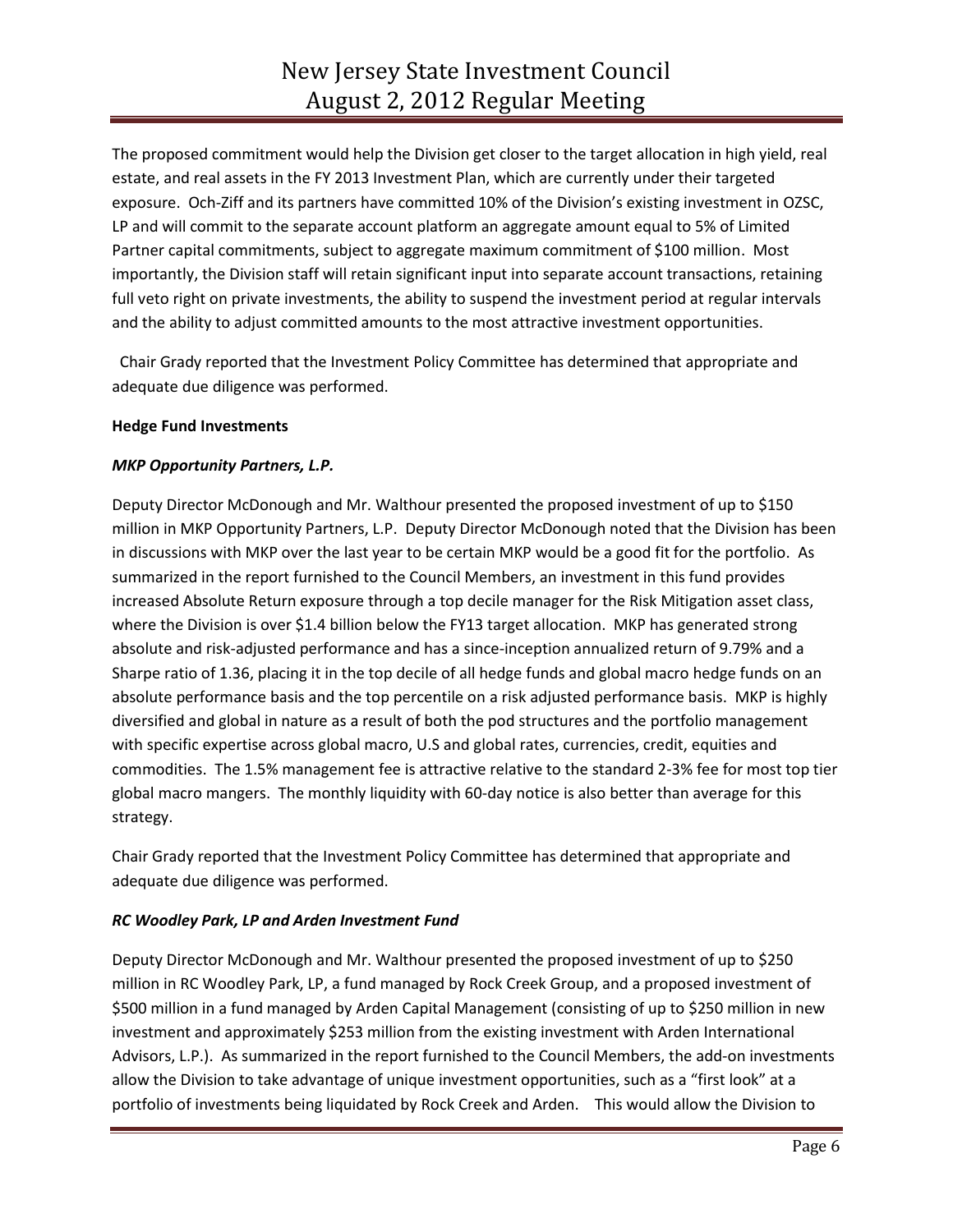"cherry-pick" the highest quality managers from the group and take advantage of future opportunities of a similar nature that may develop. The Pension Fund portfolio is \$3.1 billion underweight across the three hedge fund sub-categories relative to FY13 targets. These add-on investments would allow the Division to move the allocations closer to target. Some add-on capital will be used to assume allocations to closed top tier managers, and in some cases will benefit from fee breaks negotiated by the fund-offunds, high water marks, and/or seasoned liquidity.

Chair Grady reported that the Investment Policy Committee has determined that appropriate and adequate due diligence was performed.

# *Dyal Capital Partners*

Deputy Director McDonough and Mr. Walthour presented the proposed investment of up to \$200 million in Dyal Capital Partners Fund, a fund sponsored by Neuberger Berman. As summarized in the report furnished to the Council Members, Dyal has a unique strategy, focusing on purchasing minority stakes in established hedge fund managers and funds with \$1.5 to \$5 billion in assets. Dyal has limited competition in this space. Investments are expected to generate steady and rising cash flow from management fees supplemented by variable cash flow from incentive fees earned in the underlying funds. The Division negotiated a very attractive fee structure on the proposed investment which includes a 0% management fee on un-invested capital and 1.25% on invested capital during the 5-year investment period instead of the listed 2% fee on committed capital during the investment period. This concession will result in an estimated fee savings of \$12.5 million during the investment period. The Division also negotiated a 0.75% management fee on invested cost after the investment period rather than the listed 1.5% fee, resulting in an estimated recurring fee savings per year of \$1.5 million. The investment will also have a 20% performance fee, 8% annualized preferred return and 100% catch-up. The Division will also maintain the ability to veto one to two potential investments.

Chair Grady reported that the Investment Policy Committee has determined that appropriate and adequate due diligence was performed.

# **Approval of Proposed Amendments to Regulations**

Director Walsh introduced the topic to Council Members by stating that the FY13 asset allocation plan approved at the prior Council meeting included a high yield allocation of 6%, while the statutory cap is currently 5%. It was agreed during that meeting that Division staff would draft proposed amendments to raise the cap. The proposed amendment to raise the regulatory cap to 8% would provide further flexibility. Director Walsh further stated that while the Pension Fund can presently invest in international fixed income, historically it has been accounted for as part of Common Pension Fund D, which primarily includes the international equity portfolio bucket, making it more difficult to manage investments and track performance. The proposed amendments would consolidate all global fixed income investments in Common Pension Fund B, to provide for improved portfolio management by portfolio staff.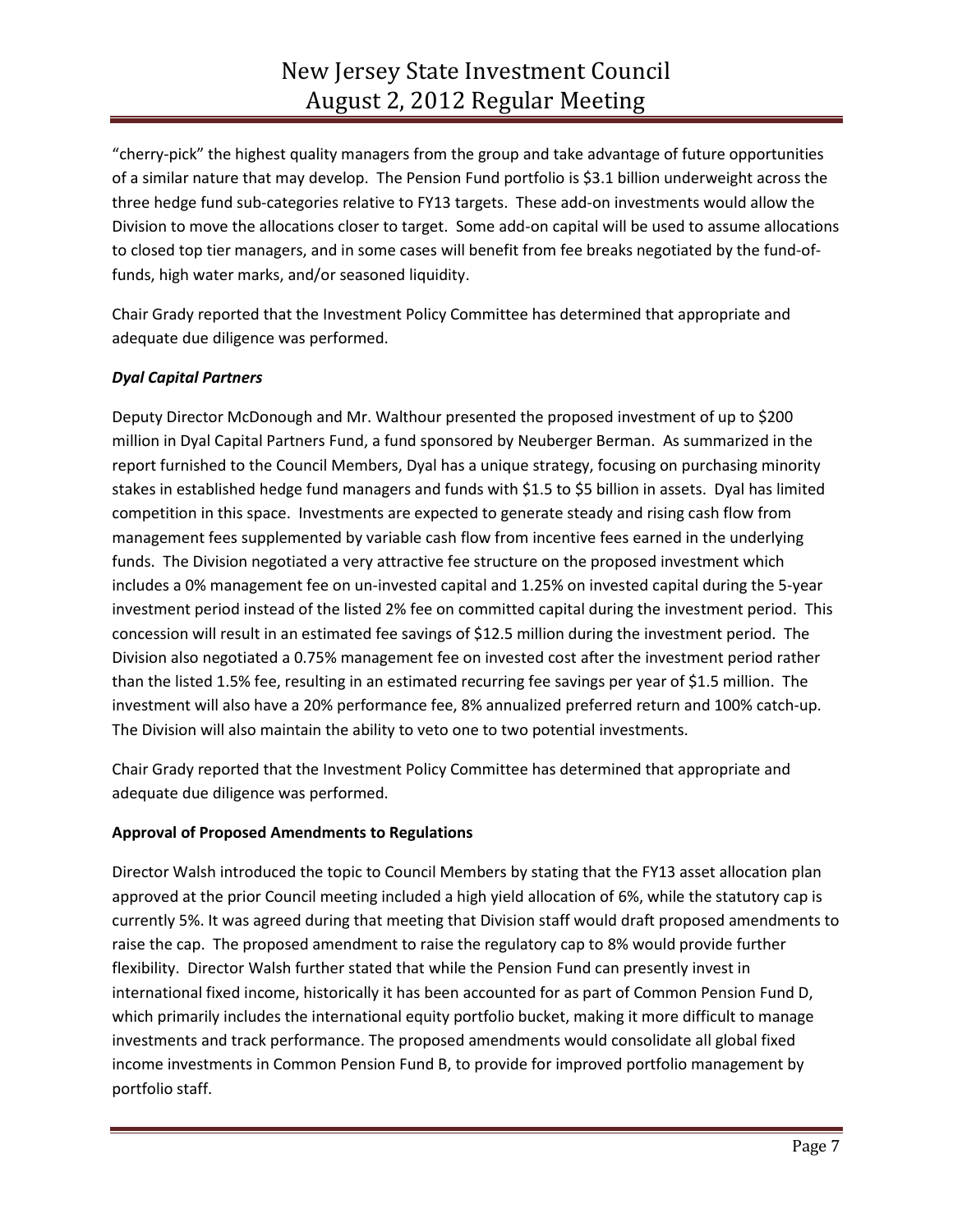Susan Sarnowski, Division Director of Operations and Compliance Officer, went on to say that the proposed amendments will broaden investment opportunities in fixed income and at the same time simplify classification. Global diversified credit investments are proposed to be expanded to include mezzanine debt and credit structured products. The proposed amendments will allow investment in global diversified credit investments through separate accounts, funds-of-funds, commingled funds, coinvestments and joint ventures, subject to the standard reports being furnished to the Investment Policy Committee and Council prior to investment through these vehicles.

The proposed amendments also provide for investment in international sovereign and corporate obligations and global diversified credit investments denominated in foreign currency and consolidate fixed income investments in Common Pension Fund B. Currently, international corporate obligations must be US dollar denominated and held in Common Pension Fund B, bank loans must be US dollar denominated and held in Common Pension Funds B and E, and international sovereigns must be US dollar denominated and held in Common Pension Fund D.

The proposals also include an allowance for contributed capital to be considered as an alternative to market capitalization when evaluating an obligor. The proposals include the elimination of the limitation of 25% of an issue at time of issue for investment in obligations of US and international corporations. The proposed amendments will also raise the limitation for the Cash Management Fund (CMF) on the amount that can be invested in individual Canadian sovereign issuers from one percent to five percent of fund assets since CMF assets can vary by as much as \$8-14 billion.

Ms. Sarnowski noted that another proposed amendment would repeal the requirement that the Director report all purchases of US and international corporate obligations, collateralized notes and mortgages, international sovereign obligations and bank loans at the next regularly scheduled meeting of the Council as redundant. By statue, the Division is also required to report all purchases and sales in the Pension Funds monthly and this report is available on the Division's public website.

In addition, Ms. Sarnowski noted that the Division's Fixed Income group proposed the elimination of the limitation of 25% of issue at the time of issue for investments in obligations of US and international corporations. The Fixed Income group believes that this change is important for duration management.

Ms. Sarnowski noted that if the proposed amendments are approved, they will go to the Governor's office for approval and then to the Office of Administrative Law for publication in the NJ Register, with a sixty day comment period.

Council Member Barrett objected to the proposed repeal of the requirement that purchases of certain fixed income investments be included in the Director's Report that is delivered to Council Members.

Director Walsh stated if there is an interest in continuing the duplicative reporting, the Division can do so and can also provide copies for Council Members on request. In response to Mr. Barrett's request, Chair Grady stated that the proposal should be revised to eliminate the repeal of the provisions requiring inclusion of the purchase information in the monthly Director's report.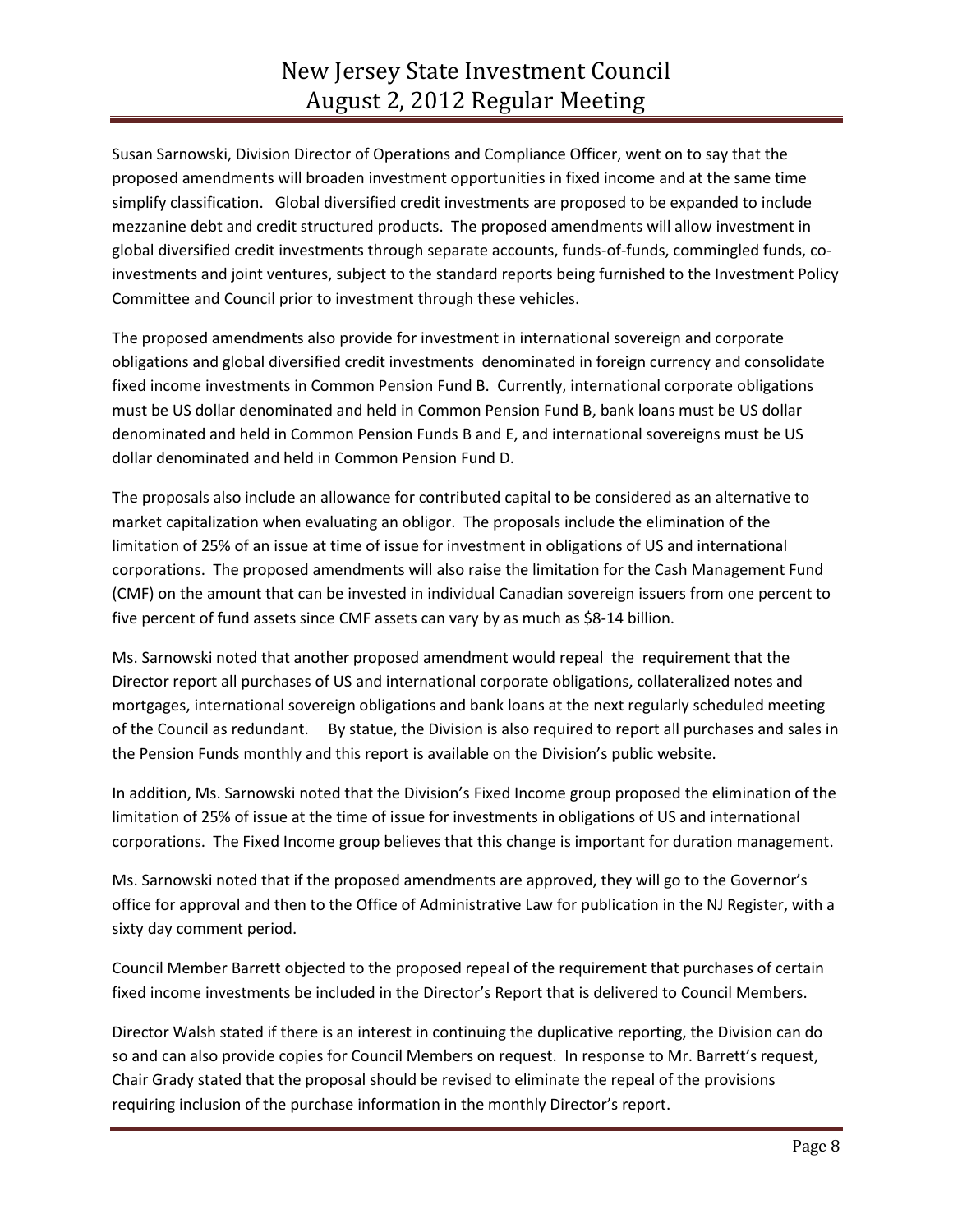Council Member Shivers inquired about the elimination of the limitation of 25% of an issue as it relates to potential liquidity issues upon sale. Mr. McGrath responded that the current limitation does not permit flexibility to purchase more than 25% of an issue in those situations where the Division believes that such a purchase presents a good investment opportunity.

Chair Grady motioned to approve a resolution approving the proposed amendments to N.J.A.C. 17:16- 65, as revised to remove the repeal of the requirement that purchases are included in the Director's Report, with Council Member Shivers seconding the motion. A roll call vote was taken with Messrs. Grady, Barrett, Byrne, Haselmann, Maurer, McGuckin, Oram, Greaney, Shivers, Dolan and Cleary, constituting all Council Members present at the meeting, voting in favor of the proposed amendments.

#### **Report from Audit Committee**

Council Member McGuckin, Chair of the Audit Committee, gave a briefing on the Audit Committee meeting that was held with Ernst & Young on June 11, 2012. Director Walsh, Ms. Sarnowski and Mr. Reynolds from the Division, were also in attendance at this meeting at which the audit for Fiscal Year 2012 was discussed. Mr. McGuckin stated that the engagement partner and the team of auditors doing the field work have remained the same and the audit program had no real need for change in fiscal 2012. Fieldwork is underway and the Audit Committee has not been notified of any issues.

Mr. McGuckin reported that the Audit Committee also discussed the upcoming RFP for audit firms since this is E&Y's last audit under the current contract. Mr. McGuckin the Committee was reviewing the RFP draft which would provide for a combined audit with the Division of Pension & Benefits. The Audit Committee believes a combined audit would save money and result in more meaningful and comprehensive financial statements. Mr. McGuckin noted by way of example the questions raised by Council Members from time to time regarding the details of the net pension outflows included in the Division of Investment financial statements, which detail is not available in the Division's financial records. He further stated that while Pension and Benefits' financial statements address that question, they do not include detail regarding investment performance and the detailed listing of assets held in trust. The Audit Committee believes combined financial statements will be more meaningful for the users and a single source of information for many of the questions raised by Council Members. Mr. McGuckin also noted that the proposed RFP will not include a separate report for the Trustees for the Support of Free Public Schools as this fund is included in the State CAFR and there is no statutory requirement for separate audited financial statements.

Mr. McGuckin asked staff whether the RFP has been issued. Ms. Sarnowski responded that it has not yet been issued, but was ready to go out, subject to consultation with the Attorney General's office. Mr. McGuckin noted that the Audit Committee does not select the auditor, but can take an active role in the selection by appointing a technical advisor to the Committee, which he will be doing.

#### **Public Comment**

Mr. Miskowski, of CWA Local 1033, commended the SIC on the manner in which the SIC handled their concerns regarding the assumed rate of return on investments.

Mr. Abella commented on the amount of management fees paid in connection with investments as compared to smaller budget of the Division of Investment. Council Member Haselmann commented